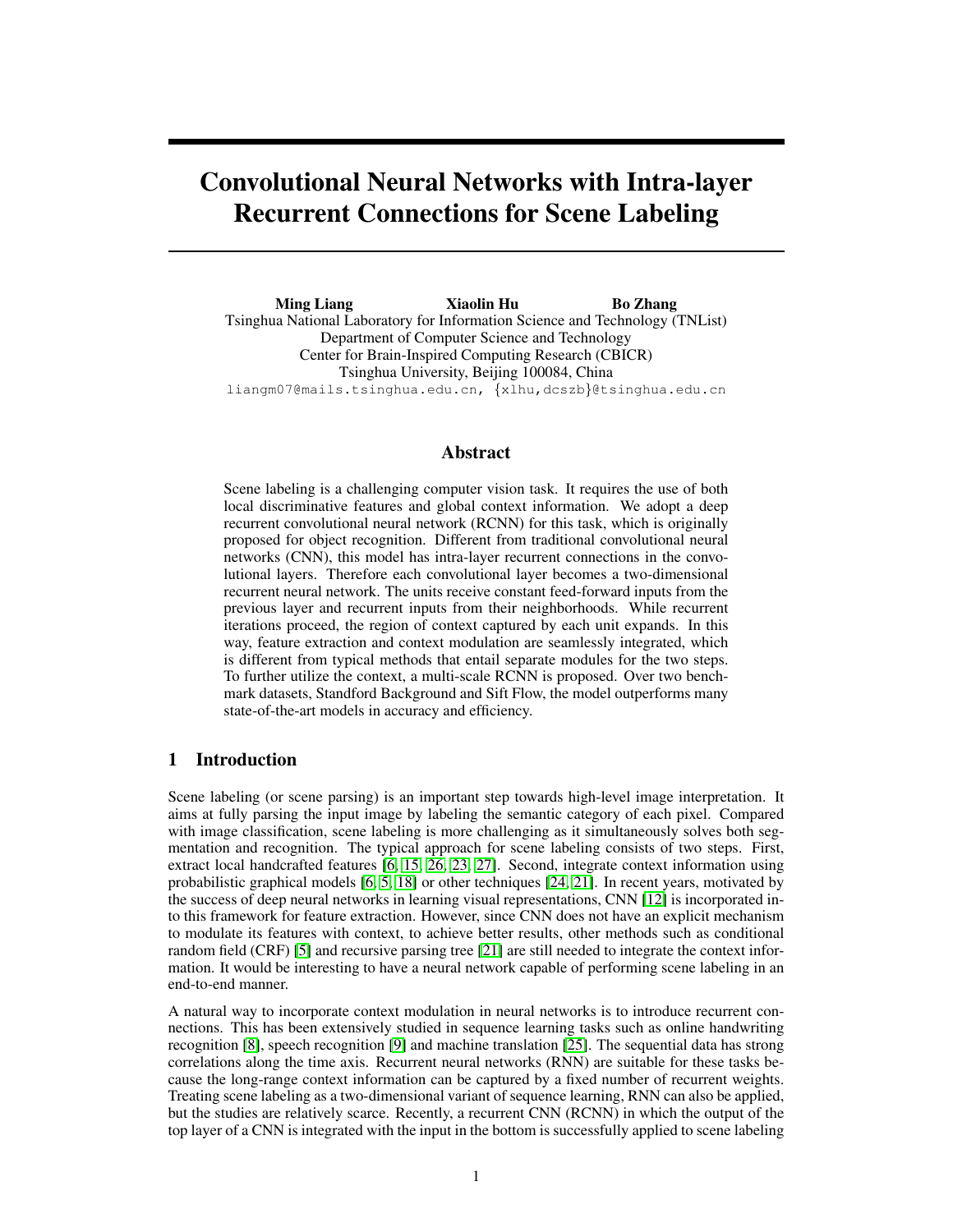

Figure 1: Training and testing processes of multi-scale RCNN for scene labeling. Solid lines denote feed-forward connections and dotted lines denote recurrent connections.

[19]. Without the aid of extra preprocessing or post-processing techniques, it achieves competitive results. This type of recurrent connections captures both local and global information for labeling a pixel, but it achieves this goal indirectly as it does not model the relationship between pixels (or the corresponding units in the hidden layers of CNN) in the 2D space explicitly. To achieve the goal directly, recurrent connections are required to be between units within layers. This type of RCNN has been proposed in [14], but there it is used for object recognition. It is unknown if it is useful for scene labeling, a more challenging task. This motivates the present work.

A prominent structural property of RCNN is that feed-forward and recurrent connections co-exist in multiple layers. This property enables the seamless integration of feature extraction and context modulation in multiple levels of representation. In other words, an RCNN can be seen as a deep RNN which is able to encode the multi-level context dependency. Therefore we expect RCNN to be competent for scene labeling.

Multi-scale is another technique for capturing both local and global information for scene labeling [5]. Therefore we adopt a multi-scale RCNN [14]. An RCNN is used for each scale. See Figure 1 for its overall architecture. The networks in different scales have exactly the same structure and weights. The outputs of all networks are concatenated and input to a softmax layer. The model operates in an end-to-end fashion, and does not need any preprocessing or post-processing techniques.

# 2 Related Work

Many models, either non-parametric [15, 27, 3, 23, 26] or parametric [6, 13, 18], have been proposed for scene labeling. A comprehensive review is beyond the scope of this paper. Below we briefly review the neural network models for scene labeling.

In [5], a multi-scale CNN is used to extract local features for scene labeling. The weights are shared among the CNNs for all scales to keep the number of parameters small. However, the multi-scale scheme alone has no explicit mechanism to ensure the consistency of neighboring pixels' labels. Some post-processing techniques, such as superpixels and CRF, are shown to significantly improve the performance of multi-scale CNN. In [1], CNN features are combined with a fully connected CRF for more accurate segmentations. In both models [5, 1] CNN and CRF are trained in separated stages. In [29] CRF is reformulated and implemented as an RNN, which can be jointly trained with CNN by back-propagation (BP) algorithm.

In [24], a recursive neural network is used to learn a mapping from visual features to the semantic space, which is then used to determine the labels of pixels. In [21], a recursive context propagation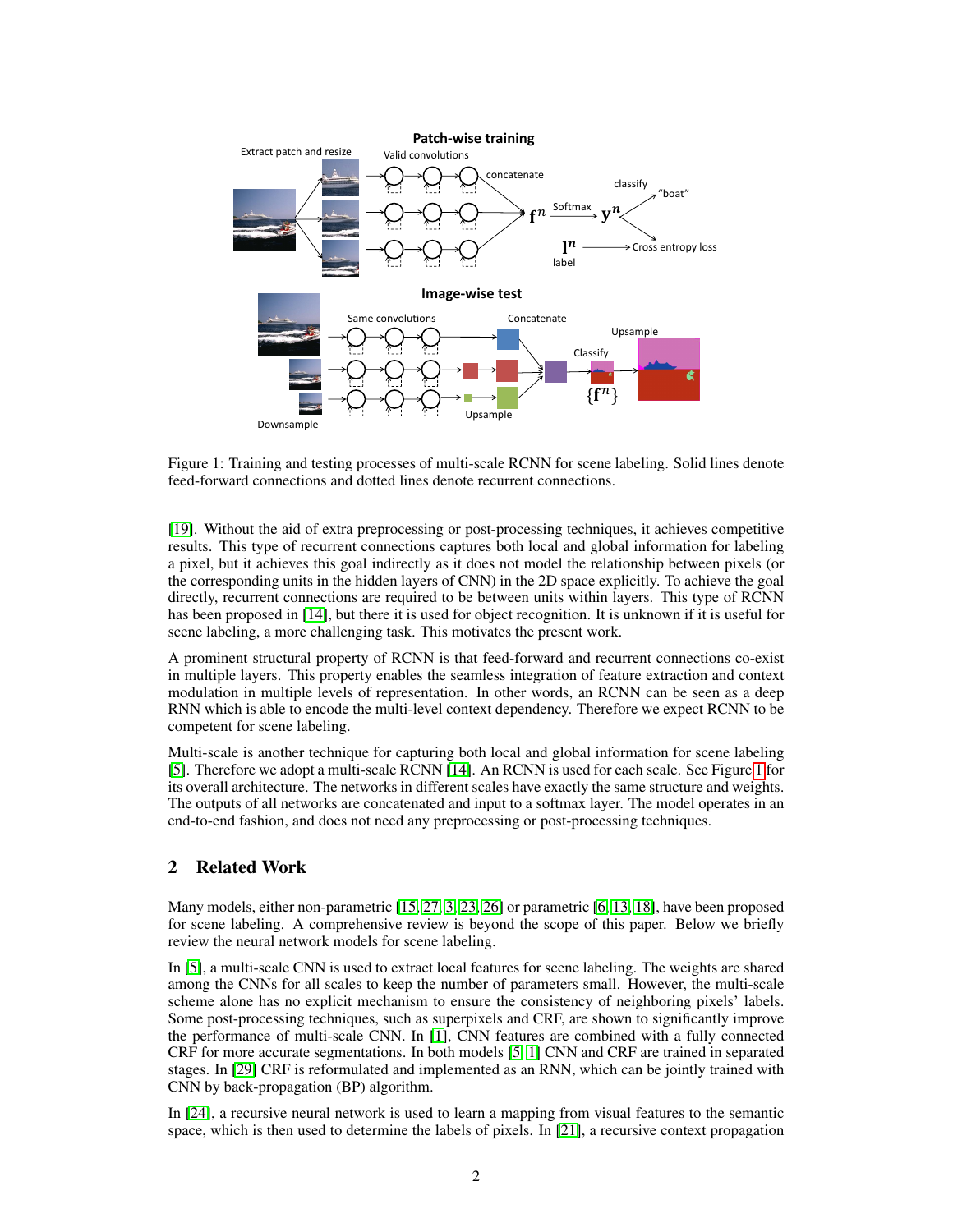network (rCPN) is proposed to better make use of the global context information. The rCPN is fed a superpixel representation of CNN features. Through a parsing tree, the rCPN recursively aggregates context information from all superpixels and then disseminates it to each superpixel. Although recursive neural network is related to RNN as they both use weight sharing between different layers, they have significant structural difference. The former has a single path from the input layer to the output layer while the latter has multiple paths [14]. As will be shown in Section 4, this difference has great influence on the performance in scene labeling.

To the best of our knowledge, the first end-to-end neural network model for scene labeling refers to the deep CNN proposed in [7]. The model is trained by a supervised greedy learning strategy. In [19], another end-to-end model is proposed. Top-down recurrent connections are incorporated into a CNN to capture context information. In the first recurrent iteration, the CNN receives a raw patch and outputs a predicted label map (downsampled due to pooling). In other iterations, the CNN receives both a downsampled patch and the label map predicted in the previous iteration and then outputs a new predicted label map. Compared with the models in [5, 21], this approach is simple and elegant but its performance is not the best on some benchmark datasets. It is noted that both models in [14] and [19] are called RCNN. For convenience, in what follows, if not specified, RCNN refers to the model in [14].

## 3 Model

#### 3.1 RCNN

The key module of the RCNN is the RCL. A generic RNN with feed-forward input  $\mathbf{u}(t)$ , internal state  $\mathbf{x}(t)$  and parameters  $\theta$  can be described by:

$$
\mathbf{x}(t) = \mathcal{F}(\mathbf{u}(t), \mathbf{x}(t-1), \theta) \tag{1}
$$

where  $\mathcal F$  is the function describing the dynamic behavior of RNN.

The RCL introduces recurrent connections into a convolutional layer (see Figure 2*A* for an illustration). It can be regarded as a special two-dimensional RNN, whose feed-forward and recurrent computations both take the form of convolution.

$$
x_{ijk}(t) = \sigma\left((\mathbf{w}_k^f)^\top \mathbf{u}^{(i,j)}(t) + (\mathbf{w}_k^r)^\top \mathbf{x}^{(i,j)}(t-1) + b_k\right)
$$
 (2)

where  $\mathbf{u}^{(i,j)}$  and  $\mathbf{x}^{(i,j)}$  are vectorized square patches centered at  $(i, j)$  of the feature maps of the previous layer and the current layer,  $\mathbf{w}_k^f$  and  $\mathbf{w}_k^r$  are the weights of feed-forward and recurrent connections for the kth feature map, and  $b_k$  is the kth element of the bias.  $\sigma$  used in this paper is composed of two functions  $\sigma(z_{ijk}) = h(g(z_{ijk}))$ , where g is the widely used rectified linear function  $g(z_{ijk}) = \max(z_{ijk}, 0)$ , and h is the local response normalization (LRN) [11]:

$$
h(g(z_{ijk})) = \frac{g(z_{ijk})}{\left(1 + \frac{\alpha}{L} \sum_{k'=\max(0,k-L/2)}^{\min(K,k+L/2)} (g(z_{ijk'}))^2\right)^{\beta}}
$$
(3)

where K is the number of feature maps,  $\alpha$  and  $\beta$  are constants controlling the amplitude of normalization. The LRN forces the units in the same location to compete for high activities, which mimics the lateral inhibition in the cortex. In our experiments, LRN is found to consistently improve the accuracy, though slightly. Following [11],  $\alpha$  and  $\beta$  are set to 0.001 and 0.75, respectively. L is set to  $K/8 + 1$ .

During the training or testing phase, an RCL is unfolded for  $T$  time steps into a multi-layer subnetwork. T is a predetermined hyper-parameter. See Figure 2B for an example with  $T = 3$ . The receptive field  $(RF)$  of each unit expands with larger T, so that more context information is captured. The depth of the subnetwork also increases with larger  $T$ . In the meantime, the number of parameters is kept constant due to weight sharing.

Let  $u_0$  denote the static input (*e.g.*, an image). The input to the RCL, denoted by  $u(t)$ , can take this constant  $\mathbf{u}_0$  for all t. But here we adopt a more general form:

$$
\mathbf{u}(t) = \gamma \mathbf{u}_0 \tag{4}
$$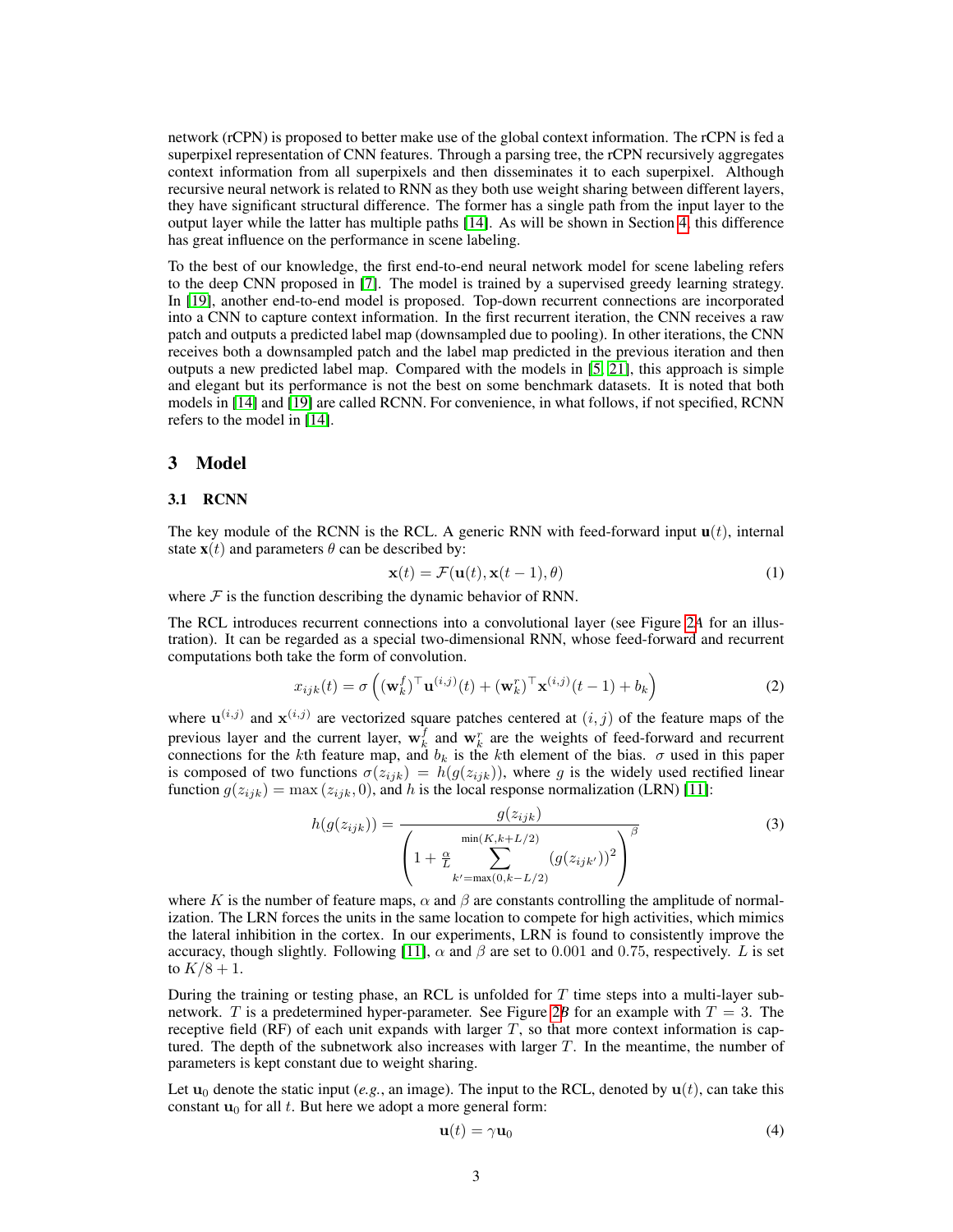

Figure 2: Illustration of the RCL and RCNN used in this paper. Sold arrows denote feed-forward connections and dotted arrows denote recurrent connections.

where  $\gamma \in [0, 1]$  is a discount factor, which determines the tradeoff between the feed-forward component and the recurrent component. When  $\gamma = 0$ , the feed-forward component is totally discarded after the first iteration. In this case the network behaves like the so-called *recursive convolutional network* [4], in which several convolutional layers have tied weights. There is only one path from input to output. When  $\gamma > 0$ , the network is a typical RNN. There are multiple paths from input to output (see Figure 2*B*).

RCNN is composed of a stack of RCLs. Between neighboring RCLs there are only feed-forward connections. Max pooling layers are optionally interleaved between RCLs. The total number of recurrent iterations is set to  $\overline{T}$  for all  $\overline{N}$  RCLs. There are two approaches to unfold an RCNN. First, unfold the RCLs one by one, and each RCL is unfolded for  $T$  time steps before feeding to the next RCL (see Figure 2*C*). This unfolding approach multiplicatively increases the depth of the network. The largest depth of the network is proportional to  $NT$ . In the second approach, at each time step the states of all RCLs are updated successively (see Figure 2*D*). The unfolded network has a two-dimensional structure whose  $x$  axis is the time step and  $y$  axis is the level of layer. This unfolding approach additively increases the depth of the network. The largest depth of the network is proportional to  $N + T$ .

We adopt the first unfolding approach due to the following advantages. First, it leads to larger effective RF and depth, which are important for the performance of the model. Second, the second approach is more computationally intensive since the feed-forward inputs need to be updated at each time step. However, in the first approach the feed-forward input of each RCL needs to be computed for only once.

#### 3.2 Multi-scale RCNN

In natural scenes objects appear in various sizes. To capture this variability, the model should be scale invariant. In [5], a multi-scale CNN is proposed to extract features for scene labeling, in which several CNNs with shared weights are used to process images of different scales. This approach is adopted to construct the multi-scale RCNN (see Figure 1). The original image corresponds to the finest scale. Images of coarser scales are obtained simply by max pooling the original image. The outputs of all RCNNs are concatenated to form the final representation. For pixel  $p$ , its probability falling into the cth semantic category is given by a softmax layer:

$$
y_c^p = \frac{\exp\left(\mathbf{w}_c^\top \mathbf{f}^p\right)}{\sum_{c'} \exp\left(\mathbf{w}_c^\top \mathbf{f}^p\right)} \qquad (c = 1, 2, ..., C)
$$
 (5)

where  $f<sup>p</sup>$  denotes the concatenated feature vector of pixel p, and  $w<sub>c</sub>$  denotes the weight for the cth category.

The loss function is the cross entropy between the predicted probability  $y_c^p$  and the true hard label  $\hat{y}_c^p$ :

$$
\mathcal{L} = -\sum_{p} \sum_{c} \hat{y}_c^p \log y_c^p \tag{6}
$$

where  $\hat{y}_c^p = 1$  if pixel p is labeld as c and  $\hat{y}_c^p = 0$  otherwise. The model is trained by backpropagation through time (BPTT) [28], that is, unfolding all the RCNNs to feed-forward networks and apply the BP algorithm.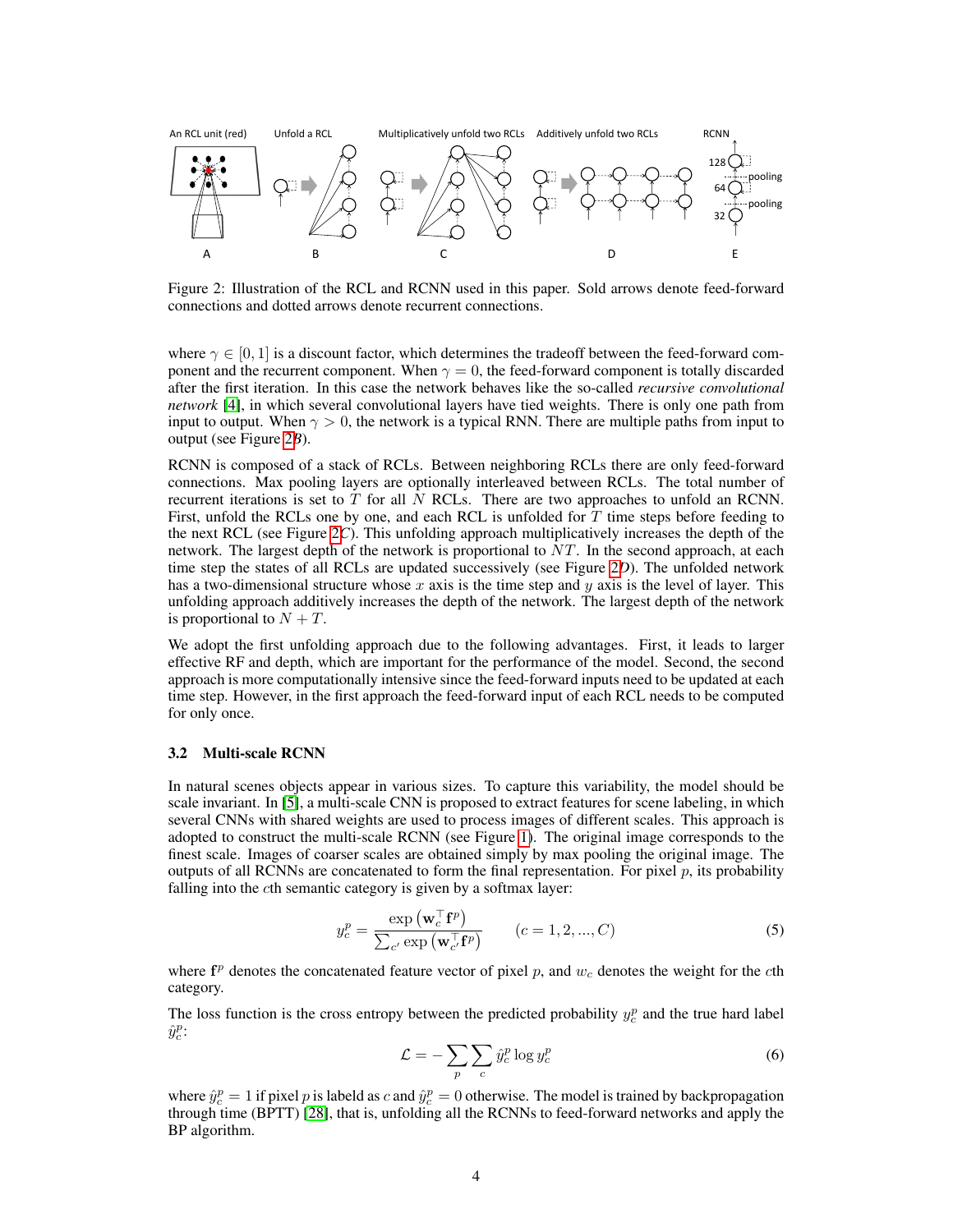### 3.3 Patch-wise Training and Image-wise Testing

Most neural network models for scene labeling [5, 19, 21] are trained by the patch-wise approach. The training samples are randomly cropped image patches whose labels correspond to the categories of their center pixels. Valid convolutions are used in both feed-forward and recurrent computation. The patch is set to a proper size so that the last feature map has exactly the size of  $1 \times 1$ . In image-wise training, an image is input to the model and the output has exactly the same size as the image. The loss is the average of all pixels' loss. We have conducted experiments with both training methods, and found that image-wise training seriously suffered from over-fitting. A possible reason is that the pixels in an image have too strong correlations. So patch-wise training is used in all our experiments. In [16], it is suggested that image-wise and patch-wise training are equally effective and the former is faster to converge. But their model is obtained by finetuning the VGG [22] model pretrained on ImageNet [2]. This conclusion may not hold for models trained from scratch.

In the testing phase, the patch-wise approach is time consuming because the patches corresponding to all pixels need to be processed. We therefore use image-wise testing. There are two image-wise testing approaches to obtain dense label maps. The first is the Shift-and-stitch approach [20, 19]. When the predicted label map is downsampled by a factor of s, the original image will be shifted and processed for  $s^2$  times. At each time, the image is shifted by  $(x, y)$  pixels to the right and down. Both x and y take their value from  $\{0, 1, 2, \ldots, s - 1\}$ , and the shifted image is padded in their left and top borders with zero. The outputs for all shifted images are interleaved so that each pixel has a corresponding prediction. Shift-and-stitch approach needs to process the image for  $s<sup>2</sup>$  times although it produces the exact prediction as the patch-wise testing. The second approach inputs the entire image to the network and obtains downsampled label map, then simply upsample the map to the same resolution as the input image, using bilinear or other interpolation methods (see Figure 1, bottom). This approach may suffer from the loss of accuracy, but is very efficient. The deconvolutional layer proposed in [16] is adopted for upsampling, which is the backpropagation counterpart of the convolutional layer. The deconvolutional weights are set to simulates the bilinear interpolation. Both of the image-wise testing methods are used in our experiments.

## 4 Experiments

## 4.1 Experimental Settings

Experiments are performed over two benchmark datasets for scene labeling, Sift Flow [15] and Stanford Background [6]. The Sift Flow dataset contains 2688 color images, all of which have the size of  $256 \times 256$  pixels. Among them 2488 images are training data, and the remaining 200 images are testing data. There are 33 semantic categories, and the class frequency is highly unbalanced. The Stanford background dataset contains 715 color images, most of them have the size of 320  $\times$ 240 pixels. Following [6] 5-fold cross validation is used over this dataset. In each fold there are 572 training images and 143 testing images. The pixels have 8 semantic categories and the class frequency is more balanced than the Sift Flow dataset.

In most of our experiments, RCNN has three parameterized layers (Figure 2*E*). The first parameterized layer is a convolutional layer followed by a  $2 \times 2$  non-overlapping max pooling layer. This is to reduce the size of feature maps and thus save the computing cost and memory. The other two parameterized layers are RCLs. Another  $2 \times 2$  max pooling layer is placed between the two RCLs. The numbers of feature maps in these layers are 32, 64 and 128. The filter size in the first convolutional layer is  $7 \times 7$ , and the feed-forward and recurrent filters in RCLs are all  $3 \times 3$ . Three scales of images are used and neighboring scales differed by a factor of 2 in each side of the image.

The models are implemented using Caffe [10]. They are trained using stochastic gradient descent algorithm. For the Sift Flow dataset, the hyper-parameters are determined on a separate validation set. The same set of hyper-parameters is then used for the Stanford Background dataset. Dropout and weight decay are used to prevent over-fitting. Two dropout layers are used, one after the second pooling layer and the other before the concatenation of different scales. The dropout ratio is 0.5 and weight decay coefficient is 0.0001. The base learning rate is 0.001, which is reduced to 0.0001 when the training error enters a plateau. Overall, about ten millions patches have been input to the model during training.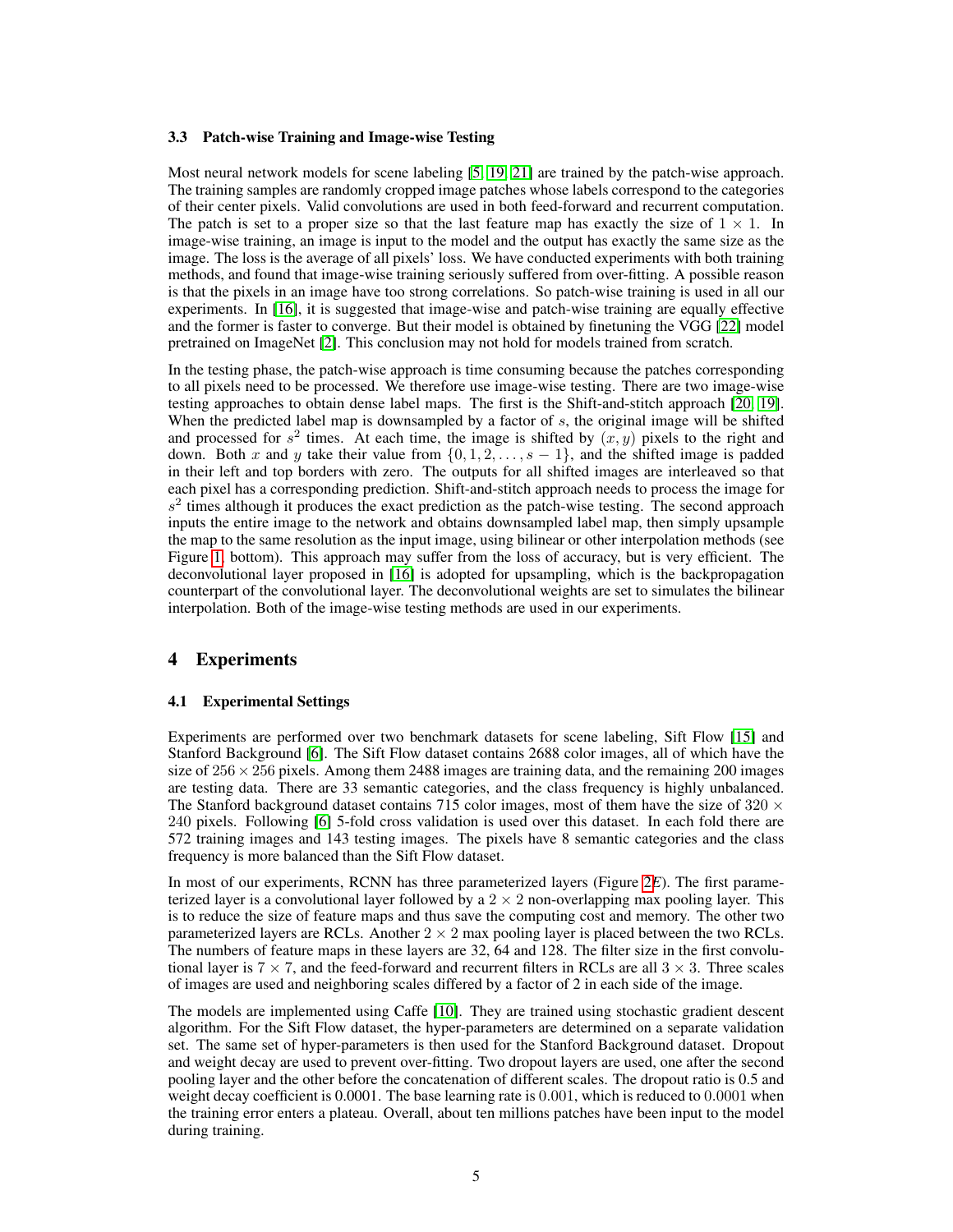Data augmentation is used in many models [5, 21] for scene labeling to prevent over-fitting. It is a technique to distort the training data with a set of transformations, so that additional data is generated to improve the generalization ability of the models. This technique is only used in Section 4.3 for the sake of fairness in comparison with other models. Augmentation includes horizontal reflection and resizing.

## 4.2 Model Analysis

We empirically analyze the performance of RCNN models for scene labeling on the Sift Flow dataset. The results are shown in Table 1. Two metrics, the per-pixel accuracy (PA) and the average per-class accuracy (CA) are used. PA is the ratio of correctly classified pixels to the total pixels in testing images. CA is the average of all category-wise accuracies. The following results are obtained using the shift-and-stitch testing and without any data augmentation. Note that all models have a multi-scale architecture.

| Model                               | Patch size | No. Param. | PA $(\%)$ | CA(%) |
|-------------------------------------|------------|------------|-----------|-------|
| RCNN, $\gamma = 1, T = 3$           | 232        | 0.28M      | 80.3      | 31.9  |
| RCNN, $\gamma = 1, T = 4$           | 256        | 0.28M      | 81.6      | 33.2  |
| RCNN, $\gamma = 1, T = 5$           | 256        | 0.28M      | 82.3      | 34.3  |
| RCNN-large, $\gamma = 1, T = 3$     | 256        | 0.65M      | 83.4      | 38.9  |
| RCNN, $\gamma = 0$ , $T = 3$        | 232        | 0.28M      | 80.5      | 34.2  |
| RCNN, $\gamma = 0$ , $T = 4$        | 256        | 0.28M      | 79.9      | 31.4  |
| RCNN, $\gamma = 0$ , $T = 5$        | 256        | 0.28M      | 80.4      | 31.7  |
| RCNN-large, $\gamma = 0$ , $T = 3$  | 256        | 0.65M      | 78.1      | 29.4  |
| RCNN, $\gamma = 0.25, T = 5$        | 256        | 0.28M      | 82.4      | 35.4  |
| RCNN, $\gamma = 0.5, T = 5$         | 256        | 0.28M      | 81.8      | 34.7  |
| RCNN, $\gamma = 0.75, T = 5$        | 256        | 0.28M      | 82.8      | 35.8  |
| RCNN, no share, $\gamma = 1, T = 5$ | 256        | 0.28M      | 81.3      | 33.3  |
| CNN1                                | 88         | 0.33M      | 74.9      | 24.1  |
| CNN2                                | 136        | 0.28M      | 78.5      | 28.8  |

Table 1: Model analysis over the Sift Flow dataset. We limit the maximum size of input patch to 256, which is the size of the image in the Sift Flow dataset. This is achieved by replacing the first few *valid* convolutions by *same* convolutions.

First, the influence of  $\gamma$  in (4) is investigated. The patch sizes of images for different models are set such that the size of the last feature map is  $1 \times 1$ . We mainly investigate two specific values  $\gamma = 1$ and  $\gamma = 0$  with different iteration number *T*. Several other values of  $\gamma$  are tested with *T*=5. See Table 1 for details. For RCNN with  $\gamma = 1$ , the performance monotonously increase with more time steps. This is not the case for RCNN with  $\gamma = 0$ , with which the network tends to be over-fitting with more iterations. To further investigate this issue, a larger model denoted as RCNN-large is tested. It has four RCLs, and has more parameters and larger depth. With  $\gamma = 1$  it achieves a better performance than RCNN. However, the RCNN-large with  $\gamma = 0$  obtains worse performance than RCNN. When  $\gamma$  is set to other values, 0.25, 0.5 or 0.75, the performance seems better than  $\gamma = 1$ but the difference is small.

Second, the influence of weight sharing in recurrent connections is investigated. Another RCNN with  $\gamma = 1$  and  $T = 5$  is tested. Its recurrent weights in different iterations are not shared anymore, which leads to more parameters than shared ones. But this setting leads to worse accuracy both for PA and CA. A possible reason is that more parameters make the model more prone to over-fitting.

Third, two feed-forward CNNs are constructed for comparison. CNN1 is constructed by removing all recurrent connections from RCNN, and then increasing the numbers of feature maps in each layer from 32, 64 and 128 to 60, 120 and 240, respectively. CNN2 is constructed by removing the recurrent connections and adding two extra convolutional layers. CNN2 had five convolutional layers and the corresponding numbers of feature maps are 32, 64, 64, 128 and 128, respectively. With these settings, the two models have approximately the same number of parameters as RCNN, which is for the sake of fair comparison. The two CNNs are outperformed by the RCNNs by a significant margin. Compared with the RCNN, the topmost units in these two CNNs cover much smaller regions (see the patch size column in Table 1). Note that all convolutionas in these models are performed in "valid" mode. This mode decreases the size of feature maps and as a consequence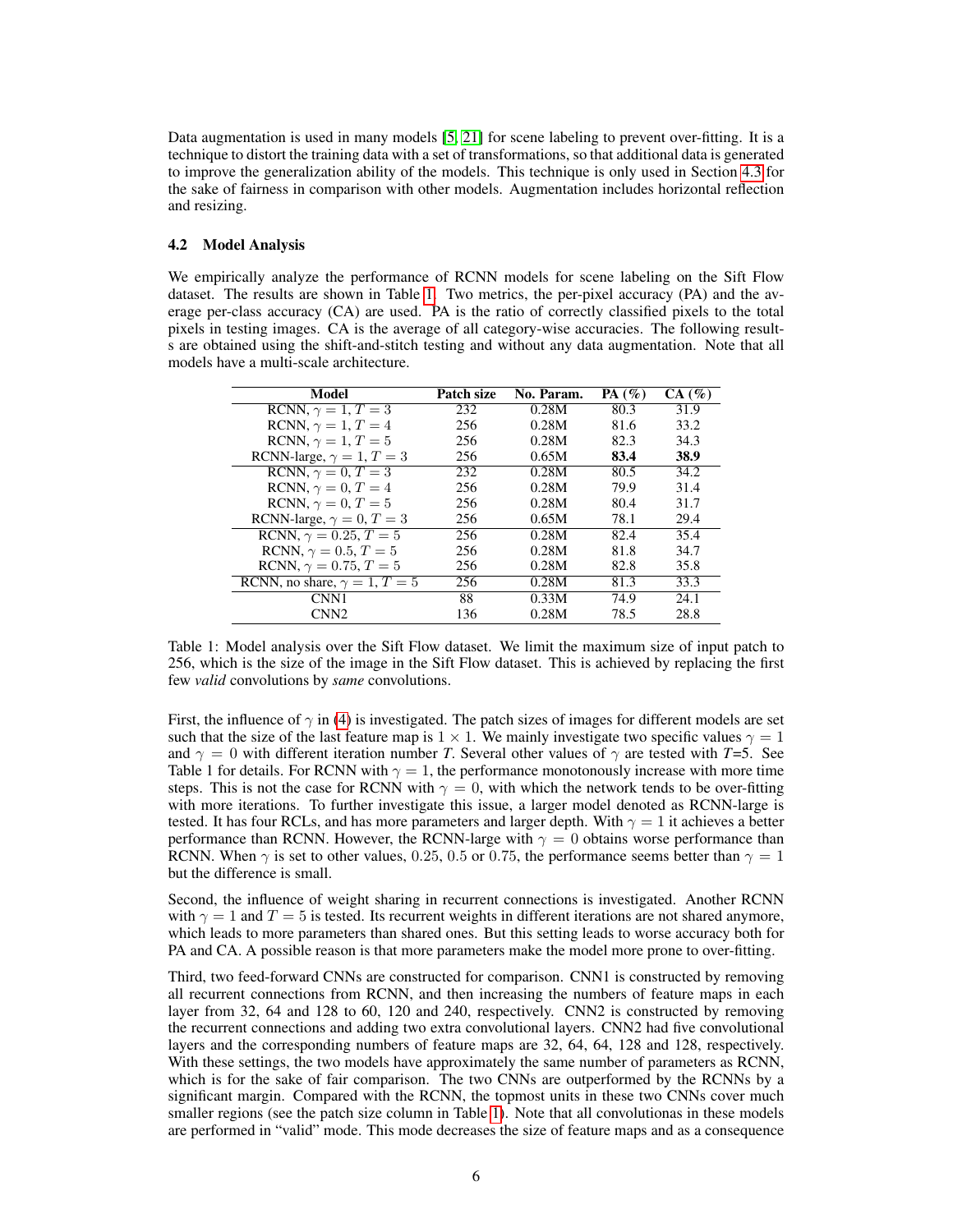

Figure 3: Examples of scene labeling results from the Stanford Background dataset. "mntn" denotes mountains, and "object" denotes foreground objects.

(together with max pooling) increases the RF size of the top units. Since the CNNs have fewer convolutional layers than the time-unfolded RCNNs, their RF sizes of the top units are smaller.

| Model                                      | No. Param.        | PA $(\%)$ | CA(%)     | Time (s)          |
|--------------------------------------------|-------------------|-----------|-----------|-------------------|
| Liu et al. $[15]$                          | NA                | 76.7      | <b>NA</b> | 31 (CPU)          |
| Tighe and Lazebnik [27]                    | NA                | 77.0      | 30.1      | 8.4 (CPU)         |
| Eigen and Fergus [3]                       | <b>NA</b>         | 77.1      | 32.5      | 16.6 (CPU)        |
| Singh and Kosecka [23]                     | NA                | 79.2      | 33.8      | 20 (CPU)          |
| Tighe and Lazebnik [26]                    | NA                | 78.6      | 39.2      | $> 8.4$ (CPU)     |
| Multi-scale $CNN + cover$ [5]              | 0.43 M            | 78.5      | 29.6      | NA.               |
| Multi-scale $CNN + cover$ (balanced) [5]   | $0.43$ M          | 72.3      | 50.8      | <b>NA</b>         |
| Top-down RCNN [19]                         | 0.09 <sub>M</sub> | 77.7      | 29.8      | <b>NA</b>         |
| Multi-scale $CNN + rCPN$ [21]              | 0.80 <sub>M</sub> | 79.6      | 33.6      | $0.37$ (GPU)      |
| Multi-scale $CNN + rCPN$ (balanced) [21]   | 0.80 <sub>M</sub> | 75.5      | 48.0      | $0.37$ (GPU)      |
| <b>RCNN</b>                                | 0.28 <sub>M</sub> | 83.5      | 35.8      | $0.03$ (GPU)      |
| RCNN (balanced)                            | 0.28 <sub>M</sub> | 79.3      | 57.1      | $0.03$ (GPU)      |
| <b>RCNN-small</b>                          | 0.07 <sub>M</sub> | 81.7      | 32.6      | $0.02$ (GPU)      |
| RCNN-large                                 | 0.65 <sub>M</sub> | 84.3      | 41.0      | $0.04$ (GPU)      |
| FCNN [16] (*finetuned from VGG model [22]) | 134 M             | 85.1      | 51.7      | $\sim 0.33$ (GPU) |

Table 2: Comparison with the state-of-the-art models over the Sift Flow dataset.

#### 4.3 Comparison with the State-of-the-art Models

Next, we compare the results of RCNN and the state-of-the-art models. The RCNN with  $\gamma = 1$ and  $T = 5$  is used for comparison. The results are obtained using the upsampling testing approach for efficiency. Data augmentation is employed in training because it is used by many other models [5, 21]. The images are only preprocessed by removing the average RGB values computed over training images.

| Model                                 | No. Param.        | PA $(\%)$ | CA(%)     | Time (s)       |
|---------------------------------------|-------------------|-----------|-----------|----------------|
| Gould et al. [6]                      | NA                | 76.4      | <b>NA</b> | 30 to 60 (CPU) |
| Tighe and Lazebnik [27]               | NA.               | 77.5      | <b>NA</b> | 12 (CPU)       |
| Socher et al. [24]                    | NA.               | 78.1      | <b>NA</b> | NΑ             |
| Eigen and Fergus [3]                  | NA                | 75.3      | 66.5      | 16.6 (CPU)     |
| Singh and Kosecka [23]                | NA.               | 74.1      | 62.2      | 20 (CPU)       |
| Lempitsky et al. [13]                 | NA.               | 81.9      | 72.4      | $>60$ (CPU)    |
| Multiscale $\overline{CNN}$ + CRF [5] | 0.43M             | 81.4      | 76.0      | 60.5 (CPU)     |
| Top-down RCNN [19]                    | 0.09M             | 80.2      | 69.9      | 10.6 (CPU)     |
| Single-scale $CNN + rCPN$ [21]        | 0.80M             | 81.9      | 73.6      | $0.5$ (GPU)    |
| Multiscale $CNN + rCPN$ [21]          | 0.80M             | 81.0      | 78.8      | $0.37$ (GPU)   |
| Zoom-out $[17]$                       | 0.23 <sub>M</sub> | 82.1      | 77.3      | <b>NA</b>      |
| <b>RCNN</b>                           | 0.28M             | 83.1      | 74.8      | $0.03$ (GPU)   |

Table 3: Comparison with the state-of-the-art models over the Stanford Background dataset.

The results over the Sift Flow dataset are shown in Table 2. Besides the PA and CA, the time for processing an image is also presented. For neural network models, the number of parameters are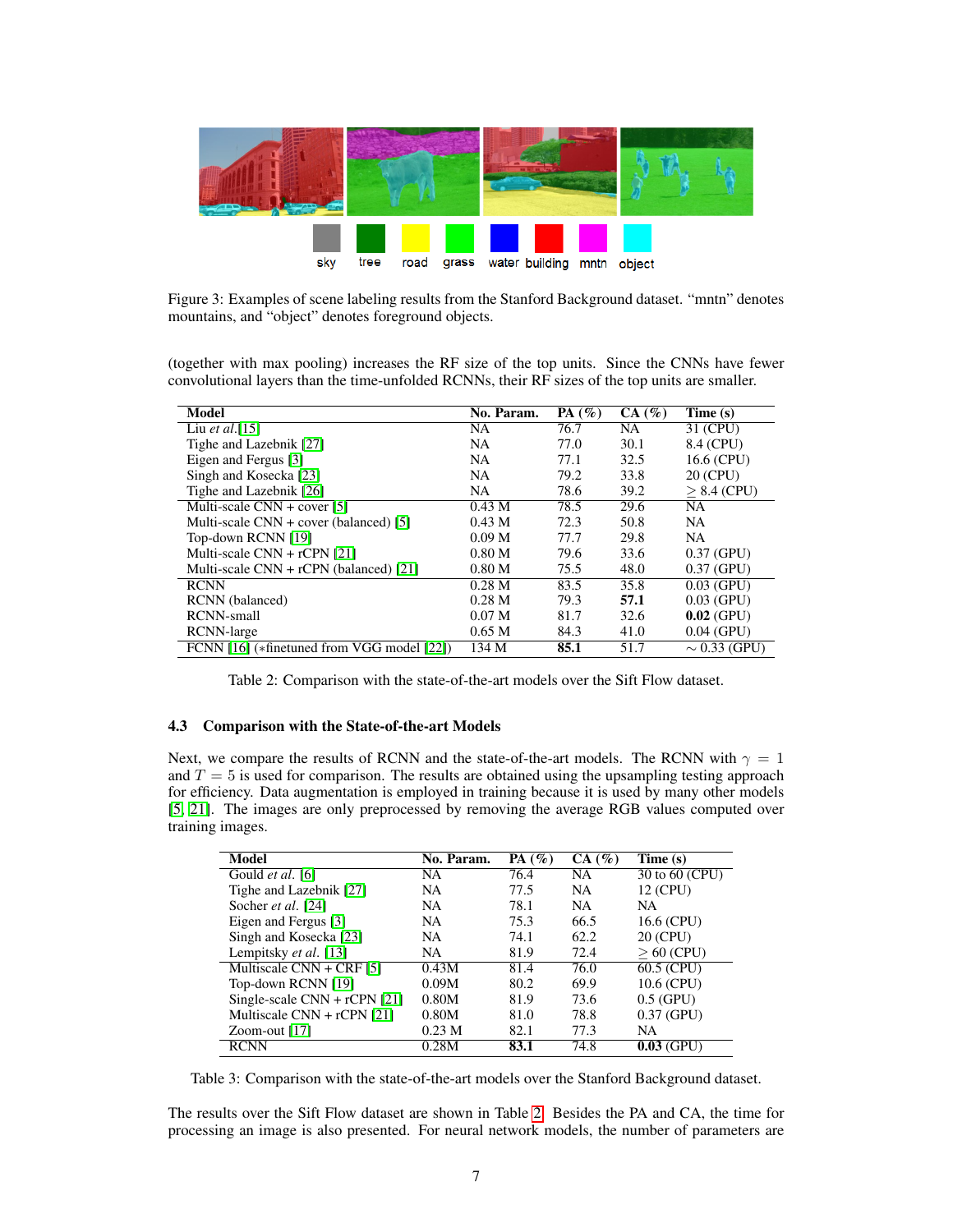shown. When extra training data from other datasets is not used, the RCNN outperforms all other models in terms of the PA metric by a significant margin.

The RCNN has fewer parameters than most of the other neural network models except the top-down RCNN [19]. A small RCNN (RCNN-small) is then constructed by reducing the numbers of feature maps in RCNN to 16, 32 and 64, respectively, so that its total number of parameters is 0.07 million. The PA and CA of the small RCNN are 81.7% and 32.6%, respectively, significantly higher than those of the top-down RCNN.

Note that better result over this dataset has been achieved by the fully convolutional network (FCN) [16]. However, FCN is finetuned from the VGG [22] net trained over the 1.2 million images of ImageNet, and has approximately 134 million parameters. Being trained over 2488 images, RCNN is only outperformed by 1.6 percent on PA. This gap can be further reduced by using larger RCNN models. For example, the RCNN-large in Table 1 achieves PA of 84.3% with data augmentation.

The class distribution in the Sift Flow dataset is highly unbalanced, which is harmful to the CA performance. In [5], frequency balance is used so that patches in different classes appear in the same frequency. This operation greatly enhance the CA value. For better comparison, we also test an RCNN with weighted sampling (balanced) so that the rarer classes apprear more frequently. In this case, the RCNN achieves a much higher CA than other methods including FCN, while still keeping a good PA.

The results over the Stanford Background dataset are shown in Table 3. The set of hyper-parameters used for the Sift Flow dataset is adopted without further tuning. Frequency balance is not used. The RCNN again achieves the best PA score, although CA is not the best. Some typical results of RCNN are shown in Figure 3.

On a GTX Titan black GPU, it takes about 0.03 second for the RCNN and 0.02 second for the RCNN-small to process an image. Compared with other models, the efficiency of RCNN is mainly attributed to its end-to-end property. For example, the rCPN model takes much time in obtaining the superpixels.

## 5 Conclusion

A multi-scale recurrent convolutional neural network is used for scene labeling. The model is able to perform local feature extraction and context integration simultaneously in each parameterized layer, therefore particularly fits this application because both local and global information are critical for determining the label of a pixel in an image. This is an end-to-end approach and can be simply trained by the BPTT algorithm. Experimental results over two benchmark datasets demonstrate the effectiveness and efficiency of the model.

## Acknowledgements

We are grateful to the anonymous reviewers for their valuable comments. This work was supported in part by the National Basic Research Program (973 Program) of China under Grant 2012CB316301 and Grant 2013CB329403, in part by the National Natural Science Foundation of China under Grant 61273023, Grant 91420201, and Grant 61332007, in part by the Natural Science Foundation of Beijing under Grant 4132046.

## **References**

- [1] L.-C. Chen, G. Papandreou, I. Kokkinos, K. Murphy, and A. L. Yuille. Semantic image segmentation with deep convolutional nets and fully connected crfs. In *ICLR*, 2015.
- [2] J. Deng, W. Dong, R. Socher, L.-J. Li, K. Li, and L. Fei-Fei. Imagenet: A large-scale hierarchical image database. In *CVPR*, pages 248–255, 2009.
- [3] D. Eigen and R. Fergus. Nonparametric image parsing using adaptive neighbor sets. In *CVPR*, pages 2799–2806, 2012.
- [4] D. Eigen, J. Rolfe, R. Fergus, and Y. LeCun. Understanding deep architectures using a recursive convolutional network. In *ICLR*, 2014.